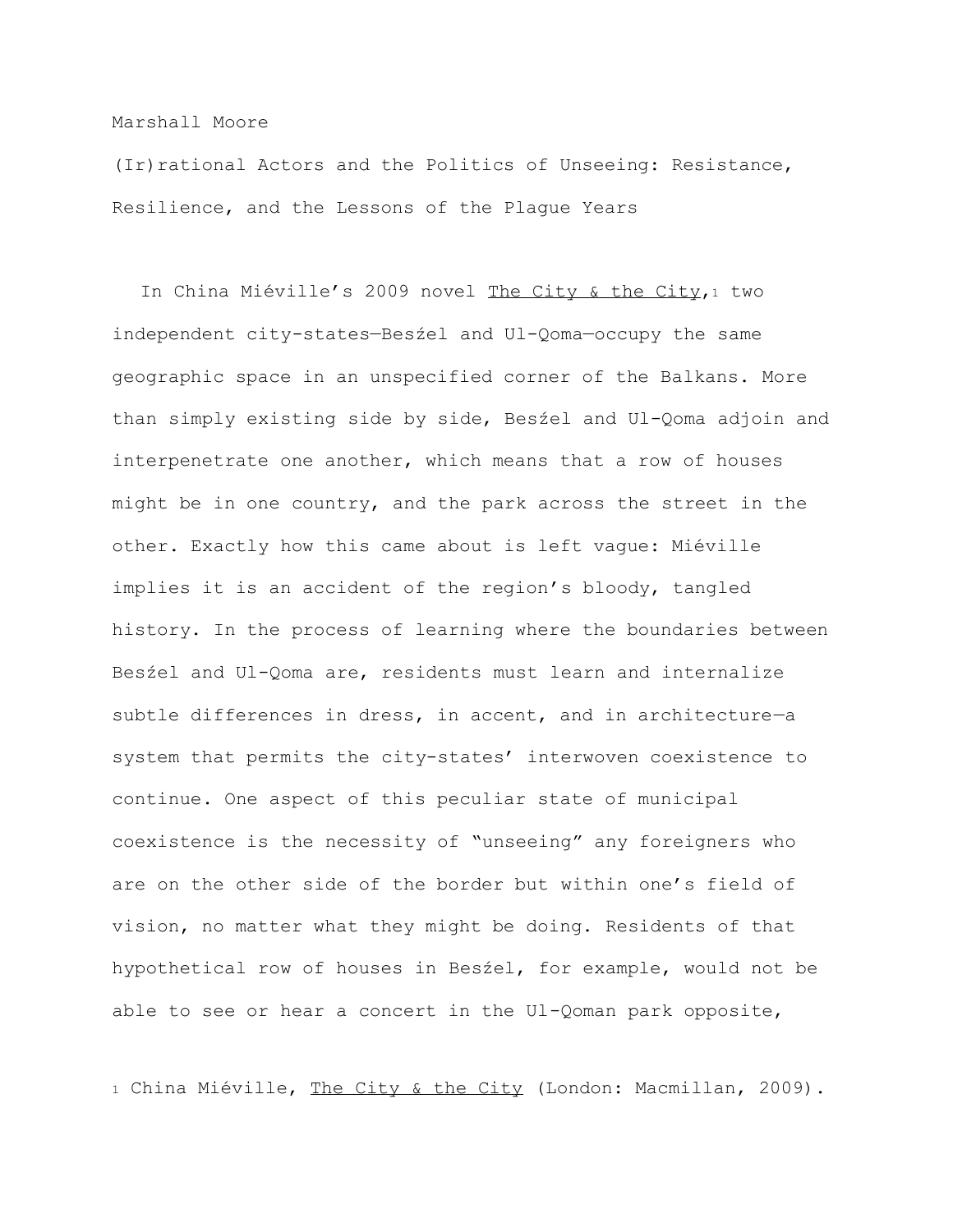although by the end of the novel, the veracity of this shared assertion is very much called into question.

As an expatriate gay American man who by an accident of age and geography missed the grimness and trauma that residents of major cities such as San Francisco and New York had to survive (or not), and as a creative practitioner looking from the relative safety of Hong Kong at the train wreck the United States has turned into, I am interested in the tension that exists in literatures of difference. The City & the City is a fascinating take on difference because it places two nations side by side in plain sight of each other, yet has them operating under a sociopolitical façade of otherness and mutual invisibility. In many ways, my identity was formed by the distinct sense of belonging to a country next to and inside of another country that one acquires by being from the rural American South. Being gay only amplified this, as the risks (worse back then, better today, still precarious) associated with queerness often require constant monitoring of one's speech, actions, and movements in relation to one's surroundings. Like the novel, I lived in a narrative dominated by seeing and unseeing, of attempting to control the markers and mannerisms that would indicate my national orientation, so to speak. Those of us from the South in particular lived as Miéville's characters did, coexisting next to and among people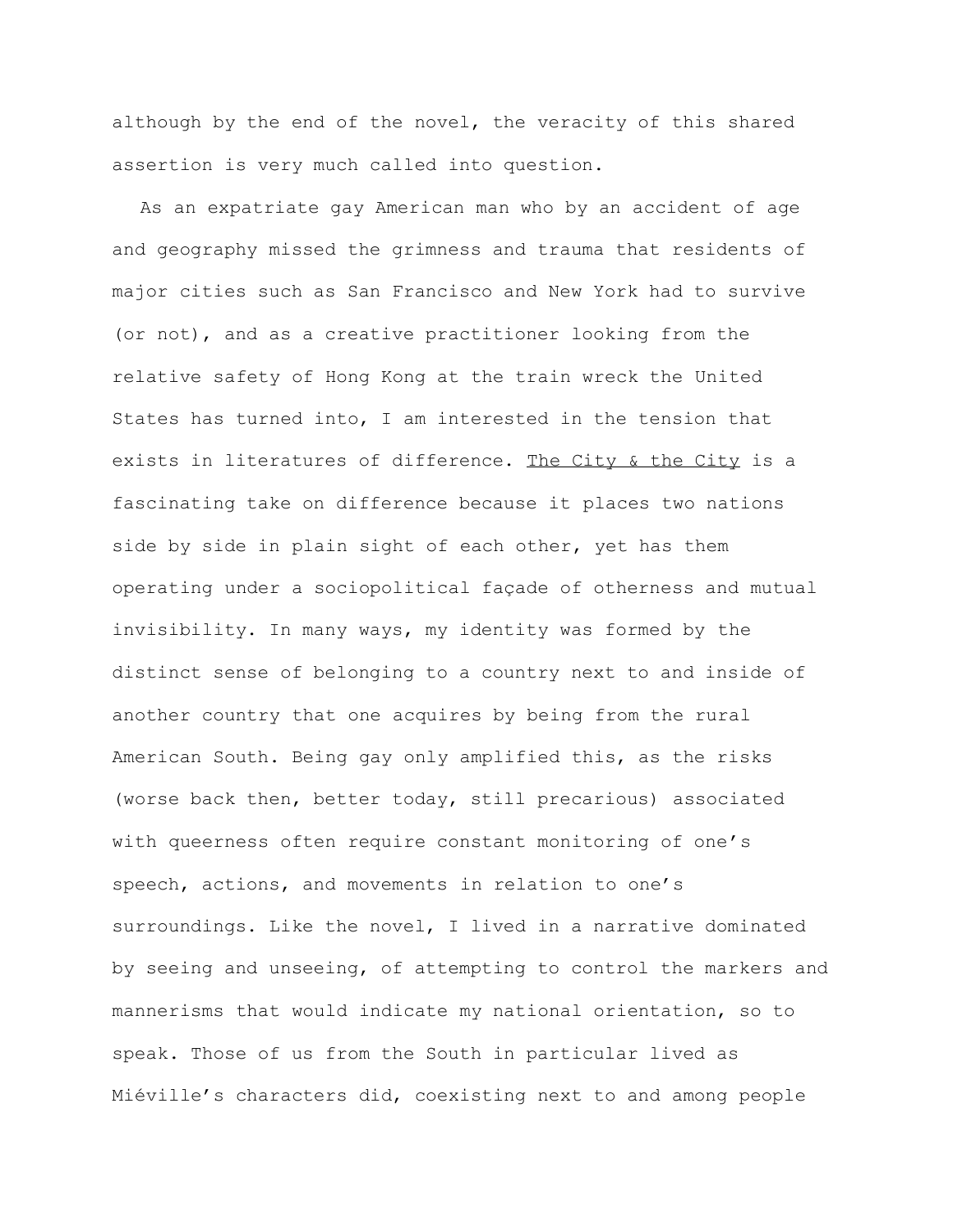who did not want to see us for fear of the consequences. If they allowed themselves to acknowledge us, it would mean asking and perhaps answering discomfiting questions about things Americans can't talk about well: sexual identity, gender roles, regional identity, racism, and Dixie's place in modern American society. In both of these constructs, Miéville's novel and today's United States, what is fact and what is fiction?

In the novel, the only means of passing legally from one city to another is via the aptly named Copula Hall, a portal that occupies the same "grosstopic" (a term Miéville coined for the book, acknowledging physical/spatial proximity while allowing residents to maintain the illusion of unseeing one another) territory in both countries. Agents of a transnational entity known as Breach covertly maintain constant, near-ubiquitous surveillance. Not only is it illegal to cross these borders, even if one were literally walking across the street from Besźel into Ul-Qoma, but to do so would result in swift and severe consequences. Tourists wishing to visit either of the citystates are required to undergo training upon arrival in order to avoid inadvertently breaching the border by wandering down the wrong street or into the wrong building. This system has managed to function, Miéville implies, for centuries, an oddity to the outside world but one that endures despite and perhaps because of its complexity. But as might be expected, there is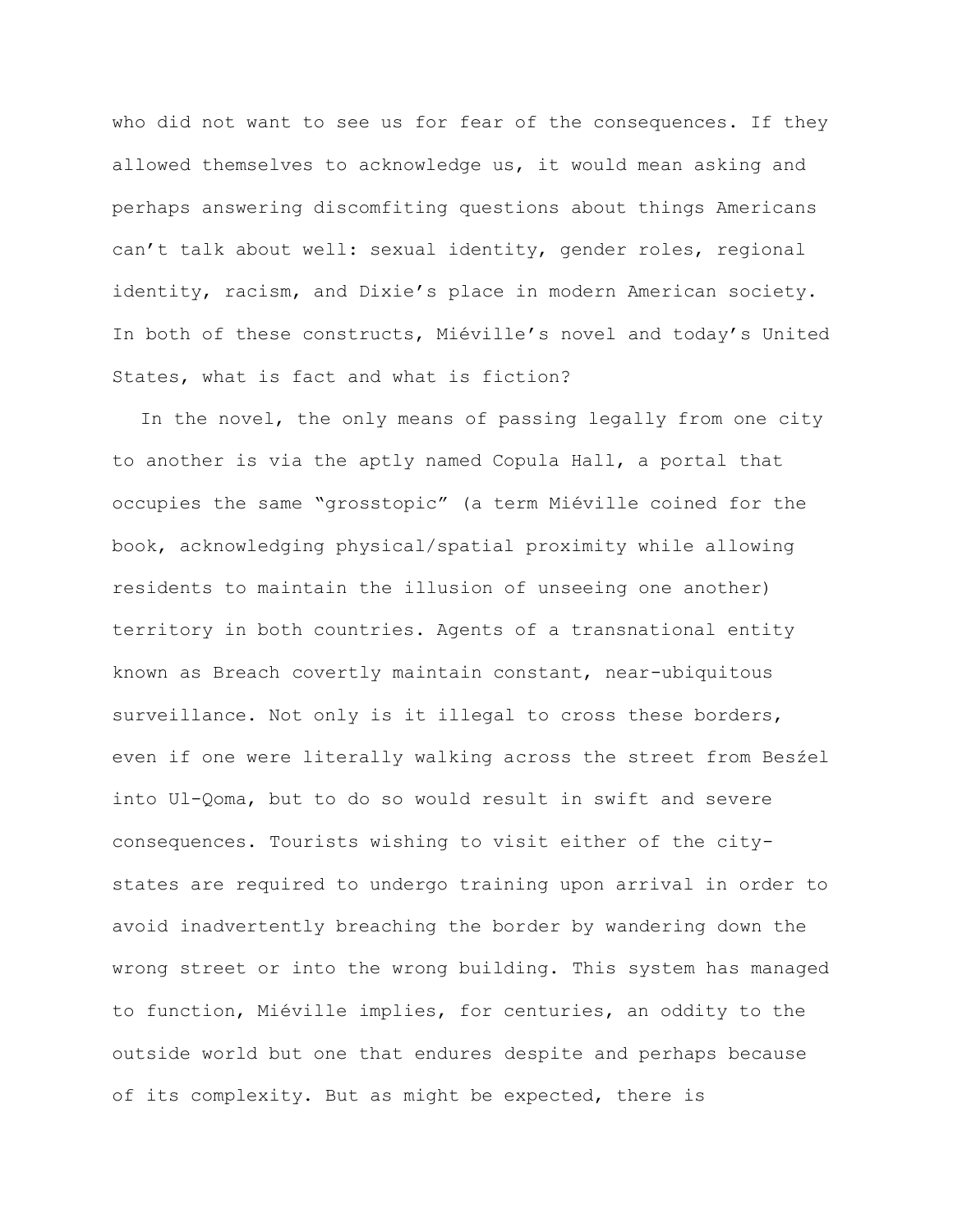resistance: the Unificationists, or "Unifs," an underground group that exists to challenge the necessity of the borders. According to their logic, of what use is maintaining the façade of invisible borders, needless divisions, and contrived differences? Considering when and where I grew up and came out, I understand the Unifs' argument against citizens seeing each other without seeing each other very well.

In The City & the City, there is little interaction between the two nations despite their "grosstopic" proximity; thus, a mythology accretes around each, much as is the case with the LGBT community and the segment of society that would prefer not to see us. Growing up in that environment, one learns to identify markers of membership in the opposing nation: the religious zealot, the gun-toting good ol' boy, the frat boy who might beat you up after you drunkenly fool around, the heterosexually married but obvious closet case who can't stand you because he can't stand himself. With time and experience, one improves at navigating the subtle boundaries between stereotype and survival. In the real world, queer transgressions of the border between invisibility and acknowledgment were not met by agents of Breach emerging from the woodwork to drag you away to a transnational oubliette that didn't officially exist; instead, the repercussions were more likely to involve a different and more literal form of violence. In the real world,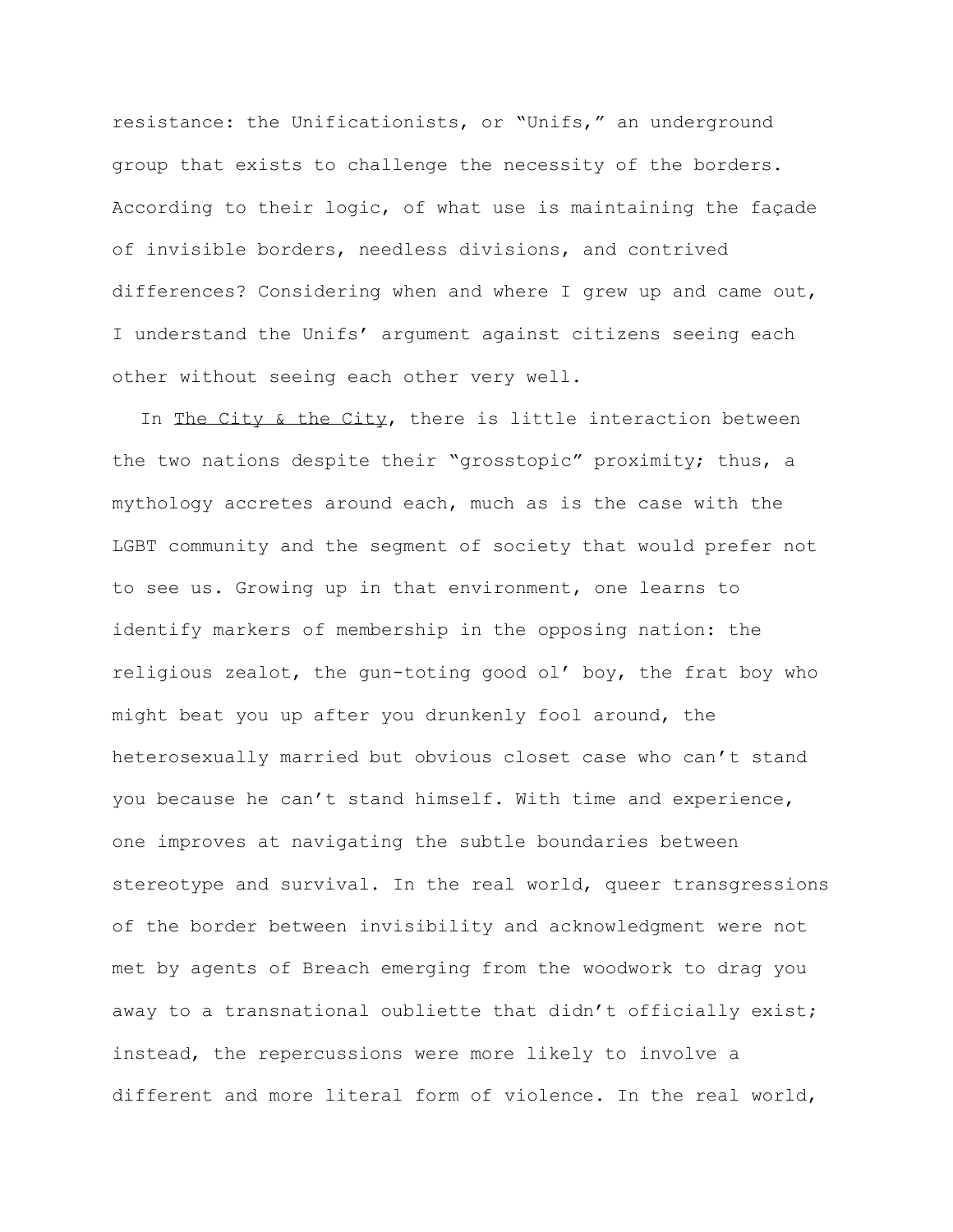the opposing nation did not want to entertain the suggestion that it had gotten us all wrong. In both the real world and the fictional one, erasure was and still is often seen as the more expedient and less challenging way of dealing with unmentionables.

In my adult lifetime, I have witnessed the formation of several organized-resistance movements, starting with ACT-UP, Queer Nation, and their associated groups back in the '80s and early '90s. Although there have been others—Occupy Wall Street, the Umbrella Revolution here in Hong Kong, and arguably even Anonymous—my focus here is on the lessons learned from those early (to me) years of queer resistance. Apart from the obvious focus on improved medical treatment, what these groups all had in common was a demand to be seen. The most famous example of our invisibility was Ronald Reagan's refusal to address the HIV/AIDS crisis in word or in deed until after it had been going on for years.<sup>2</sup> Refusing to acknowledge us was literally killing us. Our resistance came from those of our community who were no longer willing to tolerate this enormity and demanded an end to it; our resilience came about because of the horrors we survived—not only death and disease but also the profound

<sup>2</sup> Randy Shilts, And the Band Played On: Politics, People, and the AIDS Epidemic (New York: St. Martin's P, 1987).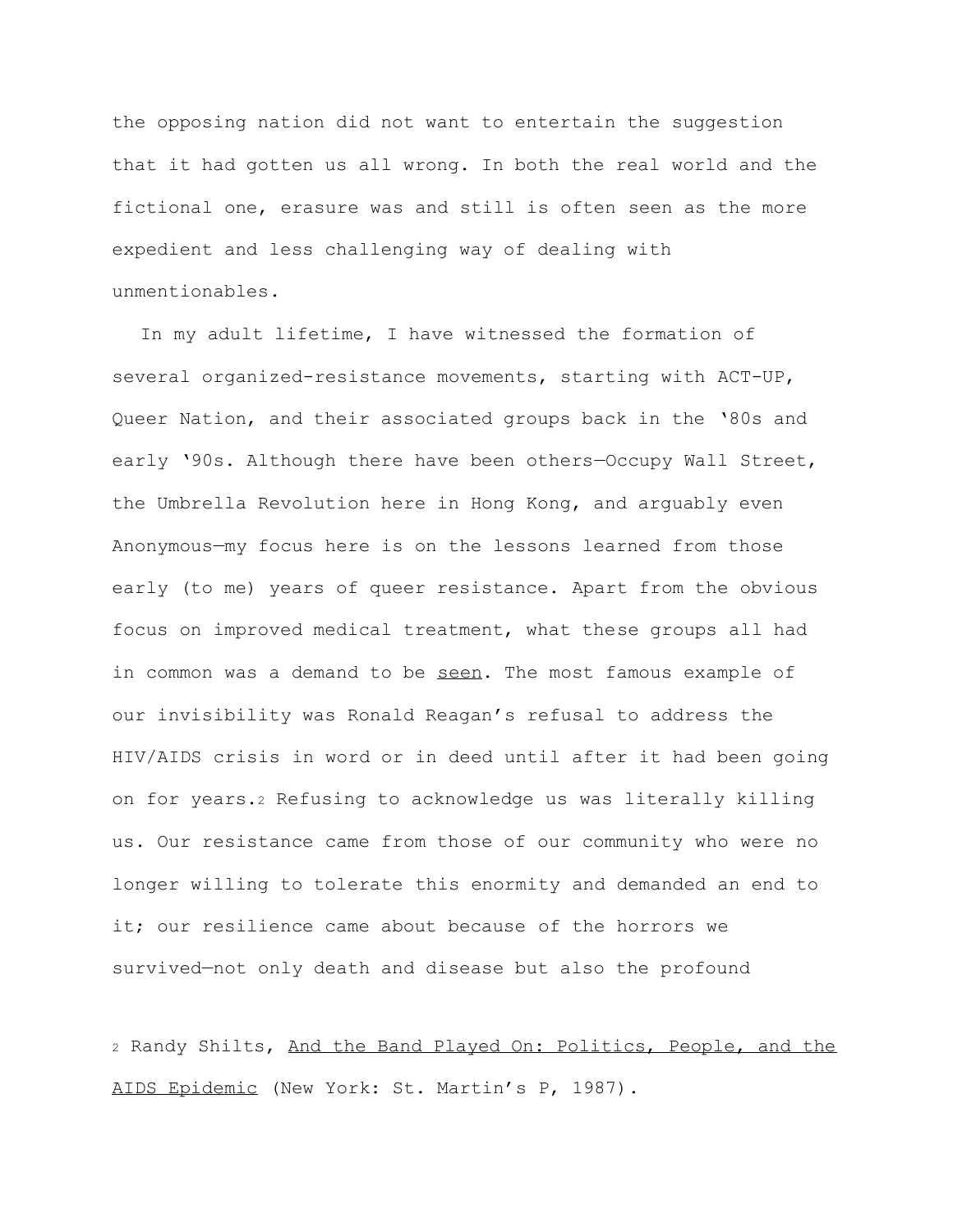indignity of being considered too vile to be discussed in polite company. I joined in chants of "We're here! We're queer! Get used to it!" at any number of Pride marches and events back in the day. In a way, the Unificationist plot thread in The City & the City mirrors this demand to be seen—and to stop being others.

The City & the City is essentially a murder mystery, even if it takes a while to get past the initial "What's going on?" bit and into the story. In it, a young American woman, a graduate student, is murdered in a manner that makes it clear to investigators that the killer has taken advantage of the borders and the culture that perpetuates them. Thus, the system faces a serious existential challenge, and what sets things in motion is essentially a catastrophe of suffering. In the novel, the death that gets the story started only results in the end of unseeing for one character. The activism of the plague years was about more than a demand for treatment and research: it was a very public rejection of homophobia and of the closet—unseeing writ large. This process that had already been underway since at least the '60s,<sup>3</sup> but in the space of less than a decade, and as

<sup>3</sup> Roy Cain, "Disclosure and Secrecy among Gay Men in the United States and Canada: A Shift in Views," Journal of the History of Sexuality 2.1 (1991): 25–45.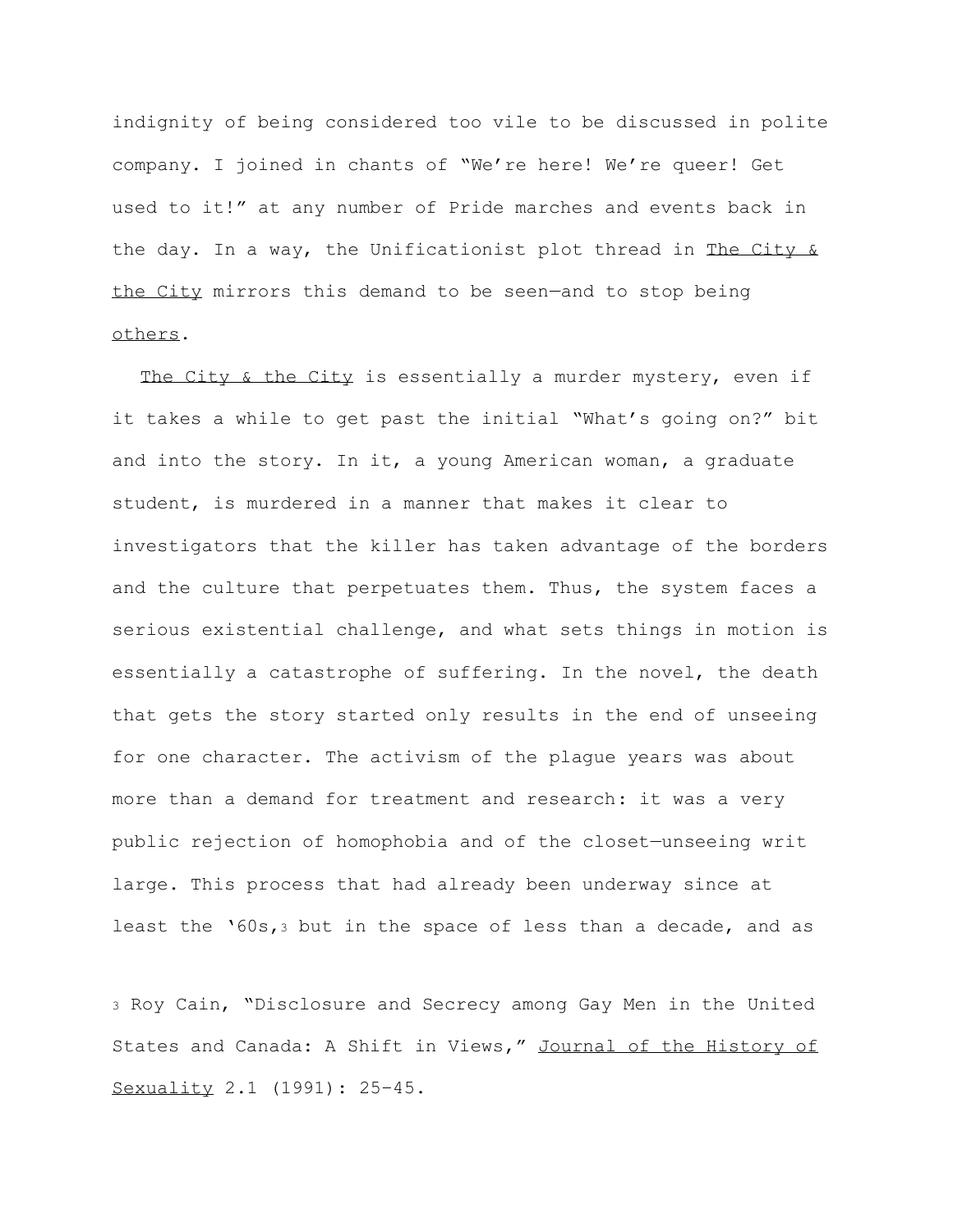the death toll from HIV/AIDS worsened, homosexuality itself was suddenly no longer the affliction of deviants.

By refusing to see anything but a sinful otherness, the opposing nation has sometimes tacitly and sometimes openly called for wholesale eradication. To present, to pass, to perform gender according to societal norms; to die in abjection, disposed of and quickly forgotten: the lesson from this era was that resistance, to be effective, must be rooted in absolute moral and intellectual clarity about the utter rejection of these toxic systems.

One sees this in the work from the authors of the day: Paul Monette's memoirs Borrowed Time: An AIDS Memoir (1988) and Last Watch of the Night (1994); in the novels of Armistead Maupin (the Tales of the City series [1978–1982]) and Felice Picano (Like People in History [1995]); and in journalistic accounts of this era such as Randy Shilts's And the Band Played On: Politics, People, and the AIDS Epidemic. The fiction of the pre-AIDS years was in and of itself a form of resistance born of the same refusal to go on tolerating this state of not-to-be-spokenof-in-polite-company invisibility. The elegia of Andrew Halloran's Dancer from the Dance (1978) and Edmund White's A Boy's Own Story (1982), the punishment-for-daring-to-exist narrative of Patricia Nell Warren's The Front Runner (1974), and the brutal self-loathing of Larry Kramer's Faggots (1978) all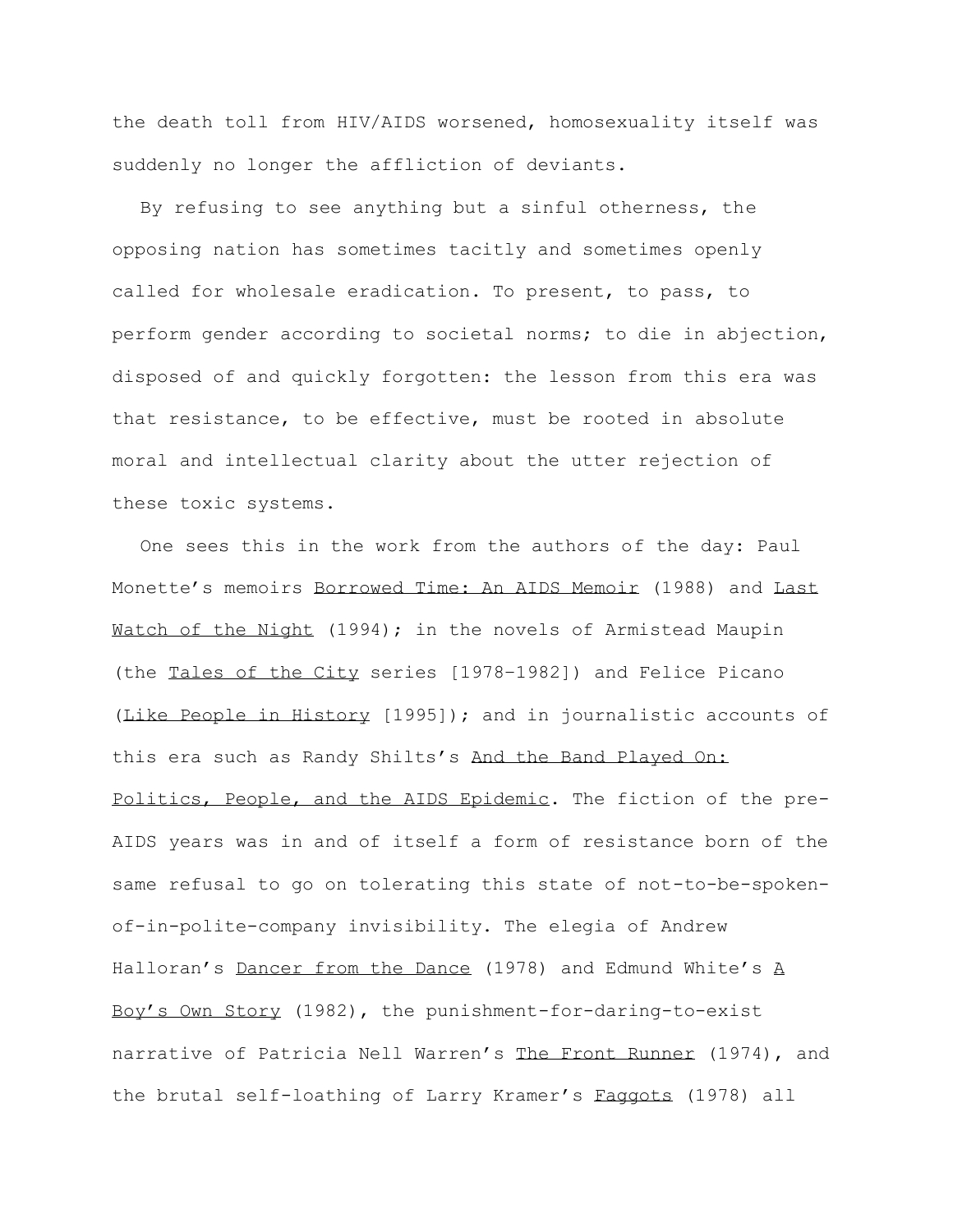conjure a bygone era that may have been safer, virally speaking, but that we still wouldn't want to revisit. Even the outwardly childlike simplicity of Keith Haring's artwork was like a bud vase affixed to the dashboard of a tank: unexpected whimsy atop unstoppable movement. We, the people who had existed sightunseen in plain sight like the characters in Miéville's intertwined cities all our lives were suddenly, horrifyingly visible, and it was because we were dying. Whether our resistance was strident or quiet, it remained absolute.

There are, of course, major differences. In Miéville's fictional universe, the unseeing is mutual, cultural, not exactly a choice (because of the consequences Breach imposes upon transgressors) but also not overtly oppressive. In the real world, however, the queer world and the straight one do not exist side by side as more-or-less equal partners. The unseeing was and still is mostly a one-way process: straight people did not want to see us in the public sphere, and for a long time, until we started dying, they didn't have to. Another significant difference between the book and real life is the baggage that comes with identity: the gay men of Generation X who came out during the '80s—those years of terror and bereavement—tended to experience a commingling of our gay identities with the likelihood of being disease vectors unlikely to survive into our fifties. That was how we saw ourselves; that was how we were